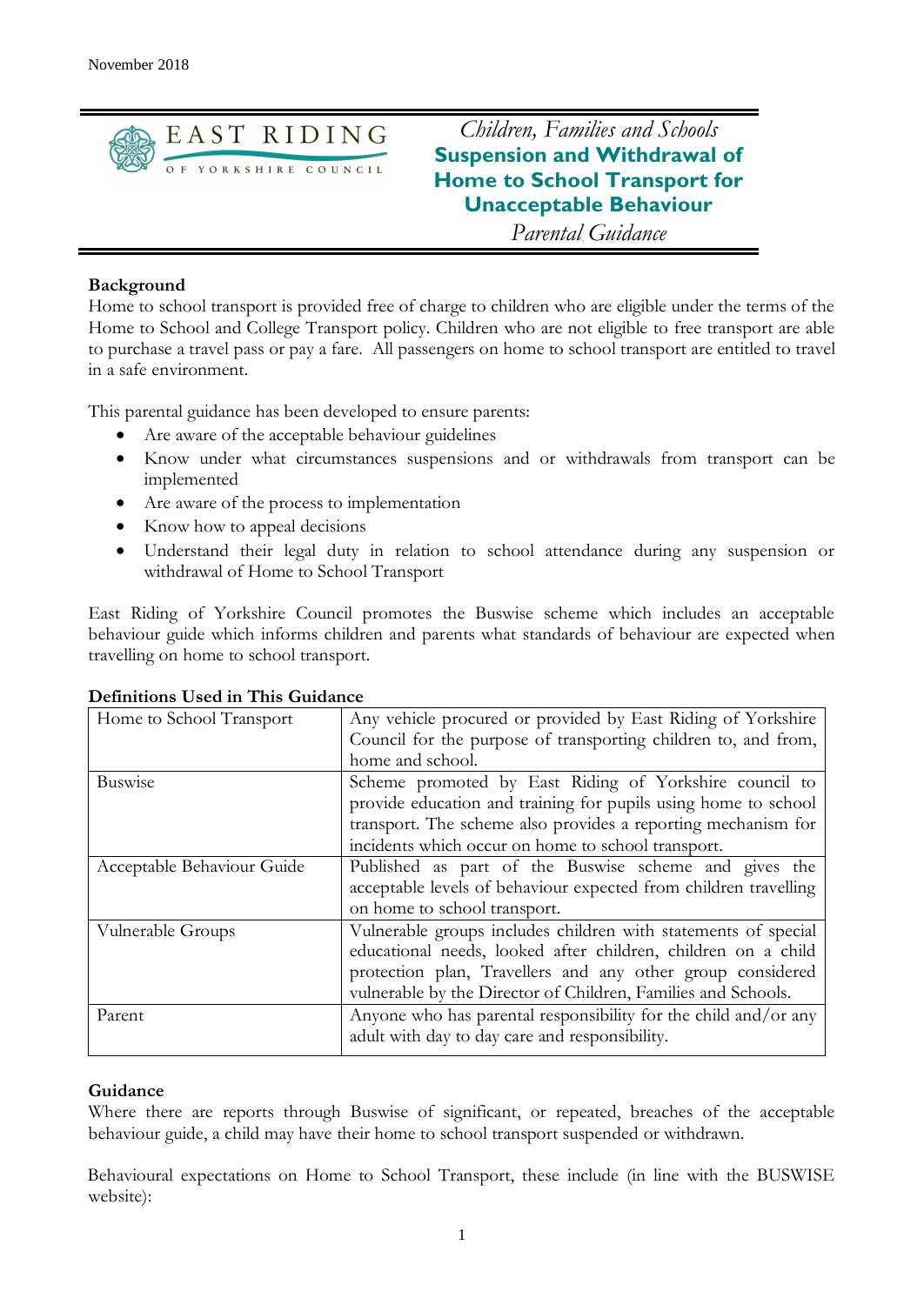November 2018

- Sit down immediately, put your seat belt on, if available, and remain in your seat for the whole journey
- Keep all your belongings to yourself and do not throw objects inside or outside the transport
- Refrain from eating or drinking in the transport
- Use socially acceptable language
- Speak quietly and do not distract the driver
- It is an offence to smoke in confined spaces, therefore smoking on our transport is not permitted (this includes vaping)
- Treat other passengers and the driver with respect at all times (verbal and/or physical bullying and harassment will not be tolerated)
- Respect the vehicle (damage and/or interference with the vehicle is prohibited)
- Respect the property of others and do not interfere with it in anyway
- Listen to and follow the instructions of the driver (and the teacher in charge when you arrive at/leave your school)
- Behave in an appropriate way and do not put others at risk

When deciding whether or not to suspend the child from home to school transport for a period of time, officers and schools will have to make a judgement based on the information received through Buswise that is available to them. Officers and schools must also take into account any special educational need or disability the child may have and ensure their decision is not discriminatory on this basis.

Clear reasons for any decision will be recorded by Transportation Services and where a child is suspended from school transport, parents will be informed by Transportation Services of the reasons together with the period of the suspension and any requirements prior to reinstatement of transport.

Schools share responsibility with the local authority and operators for ensuring acceptable behaviour on home to school transport. Where incidents of poor behaviour are reported, schools will normally deal with pupils using the school's behaviour policy. Where a school feels that the appropriate sanction is the suspension of transport, they would then make this recommendation to Transportation Services, who may suspend or withdraw it.

## Length of Suspension

Each case will be considered on the facts and merits of the case. Suspensions will be reserved for continued breaches of expected behaviour and/or serious incidents where there is a risk to the safety of the pupil or others on the same transport. Suspension will not normally be for more than 10 school days. Only in exceptional circumstances will a suspension for more than 10 school days be imposed.

## Authorisation of Suspension and or Withdrawal of Transport

**Suspensions** for continued breaches of behavioural expectations will ordinarily require authorisation by a member of the Transportation Management Team, and the Pupil Services Manager in consultation with the Head teacher. For children in a vulnerable group, including those with a special educational need or disability, the appropriate service will also be involved in the decision. However in exceptional circumstances where the child's behaviour is of a serious nature (i.e. physical assault) and time and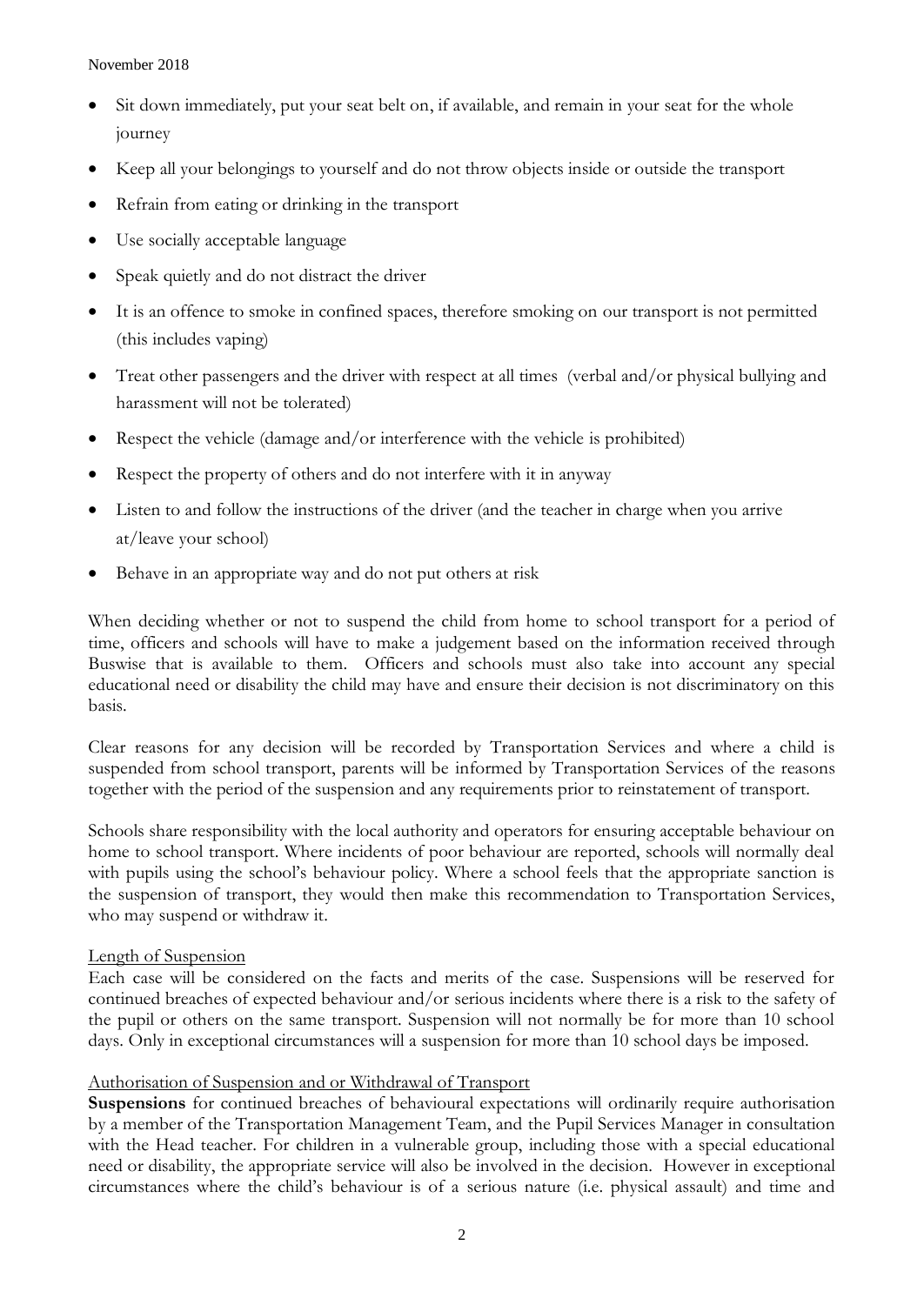### November 2018

safeguarding others is of the essence, Transportation Services may make the decision to suspend the child's access to transport in isolation. This decision is final and will not be postponed pending an appeal. In these circumstances if the child is not excluded from school, the parent has the responsibility to get the child to school and back. Transportation Services may be able to offer an alternative but this is not guaranteed.

For repeated breaches of low level behaviour expectations parents will be warned in writing of the potential consequences before a suspension is considered by Transportation Services.

In exceptional circumstances where a child's behaviour necessitates access to transport to be suspended at short notice, Transportation Services will contact the parent and provider to inform them of the decision and follow this up in writing as soon as possible.

Permanent **withdrawal** will require authorisation from the Group Manager, Transportation Services and the Inclusion & Access Manager in consultation with the Head teacher. For children in a vulnerable group, including those with a special educational need or disability, the appropriate service manager will also be involved in the decision. Parents will be notified in writing by Transportation Services of the withdrawal to access home to school transport, including their right to make representation.

## **Representations**

Parents may make representations against the imposition of a **suspension** for less than one term. The representation must be submitted in writing to the Inclusion and Access Manager at East Riding of Yorkshire Council, County Hall, Cross Street, Beverley, HU17 9BA. This will be considered by the Inclusion and Access Manager and Group Manager, Transportation Services. Parents will receive a written response within 10 working days. The outcome of this is final.

Where the period of suspension crosses over with an appeal investigation (usually in cases of immediate suspension following a serious breach) Transportation Services may be able to support parents in finding alternative transport, but this is not guaranteed and parents would then be responsible for getting their child to school and back.

Parents can make representation against a **suspension of more than one term, or a permanent withdrawal** of access to transport. The representation must be submitted in writing to the Director of Children, Families and Schools at East Riding of Yorkshire Council, County Hall, Cross Street, Beverley, HU17 9BA. A case conference will be convened within 10 working days and the Director of Children, Families & Schools will chair the conference and the following will be invited to attend the case conference:

- A representative from Transportation Services
- A representative from Inclusion Services
- A representative from the school
- Parents
- The child concerned (where appropriate)
- Other care professionals (when involved)
- Bus/Taxi service operators (where appropriate)
- Education and Health Commissioning Officer (if appropriate)

## Access to Education During Period of Suspension

When a child is suspended from home to school transport or it is withdrawn, the responsibility for ensuring the child's attendance at school and the provision of any alternative transport lies with the child's parents. However, the Council will have regard in such cases to its duty under section 509 of the